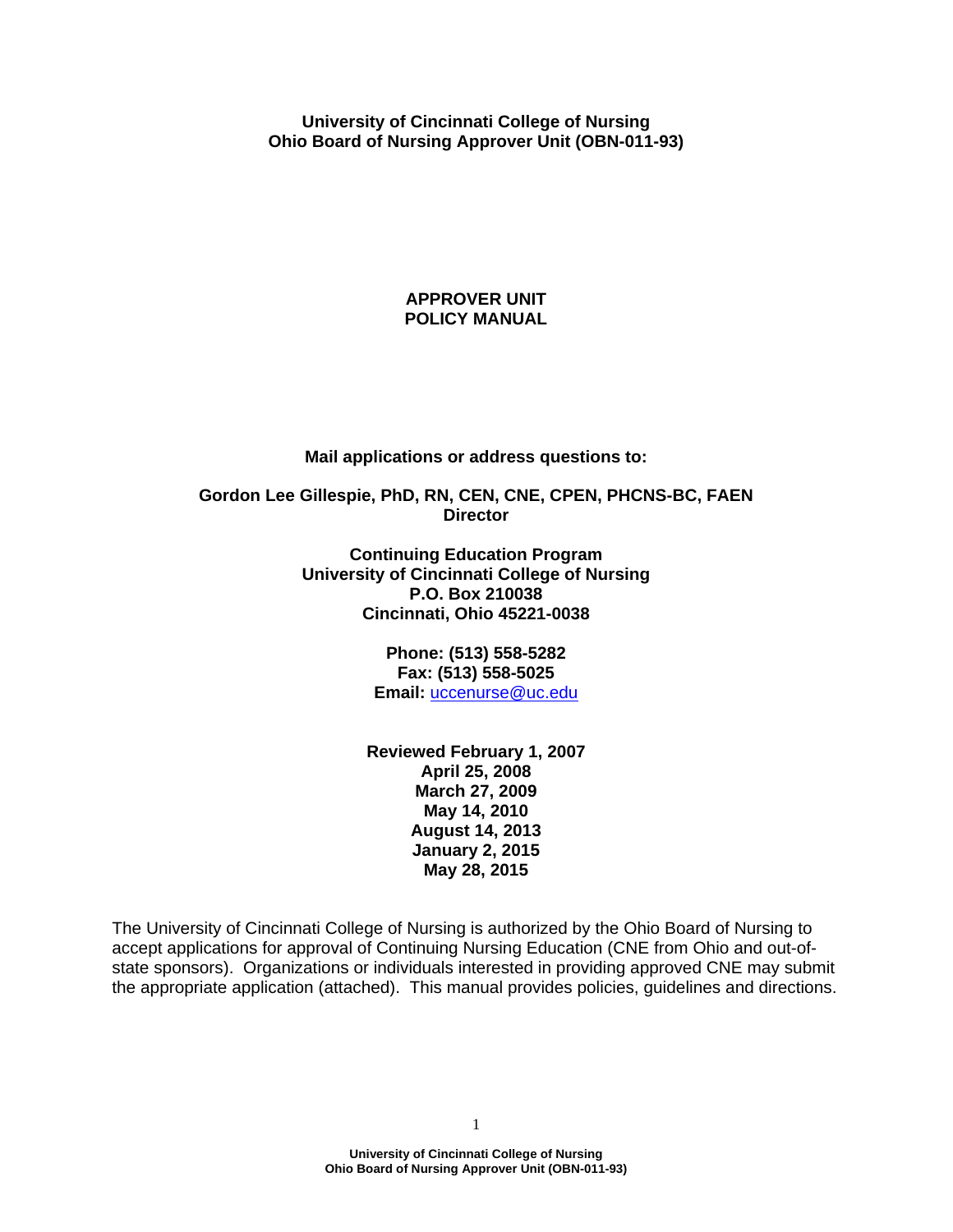| <b>Content</b>                                                                  | Page                    |
|---------------------------------------------------------------------------------|-------------------------|
| Vision and mission of the College of Nursing                                    | 3                       |
| <b>Purpose</b>                                                                  | $\overline{3}$          |
| <b>Approver Unit philosophy</b>                                                 | $\overline{3}$          |
| <b>Scope of Approver Unit Activities</b>                                        | 3                       |
| <b>Policies</b>                                                                 | $\overline{\mathbf{4}}$ |
| <b>Contact hours</b><br>L.                                                      | $\overline{4}$          |
| II. Attendance for synchronous learning activities                              | 4                       |
| III. Distribution of materials                                                  | 5                       |
| IV. Process for continuing education approval and reapproval                    | 5                       |
| A. Approval                                                                     | $\overline{5}$          |
| <b>B.</b> Application fee                                                       | $\overline{6}$          |
| C. Conflict of interest and consumer support of offerings                       | 6                       |
| D. Withdrawal of applications                                                   | $\overline{7}$          |
| E. Repeating an offering within the two-year approval period                    | $\overline{7}$          |
| F. Reapproval of an offering after expiration of the two-year approval          | $\overline{7}$          |
| period                                                                          |                         |
| G. Incomplete or inappropriate applications                                     | $\overline{7}$          |
| H. Appeal of an approval decision                                               | $\overline{7}$          |
| I. Retroactive approval                                                         | 8                       |
| J. Record keeping for applications                                              | 8                       |
| V. Peer review for approval                                                     | 8                       |
| A. Offerings submitted from external sponsors                                   | 8                       |
| <b>B. Offerings within the College of Nursing</b>                               | 8                       |
| <b>C.</b> Conflict of interest                                                  | 8                       |
| VI. Withdrawal of approval by the Approver Unit                                 | 9                       |
| VII. Ohio Board of Nursing approval number on advertising and<br>correspondence | 9                       |
| A. Advertising prior to approval                                                | 9                       |
| <b>B.</b> Advertising after approval                                            | 9                       |
| <b>VIII. Record keeping system</b>                                              | 10                      |
| A. Approver Unit                                                                | 10                      |
| <b>B.</b> Sponsors                                                              | 10                      |
| IX. Complaints regarding programs or offerings                                  | 11                      |
| X. Approver Unit evaluation process                                             | 11                      |

# **TABLE OF CONTENTS**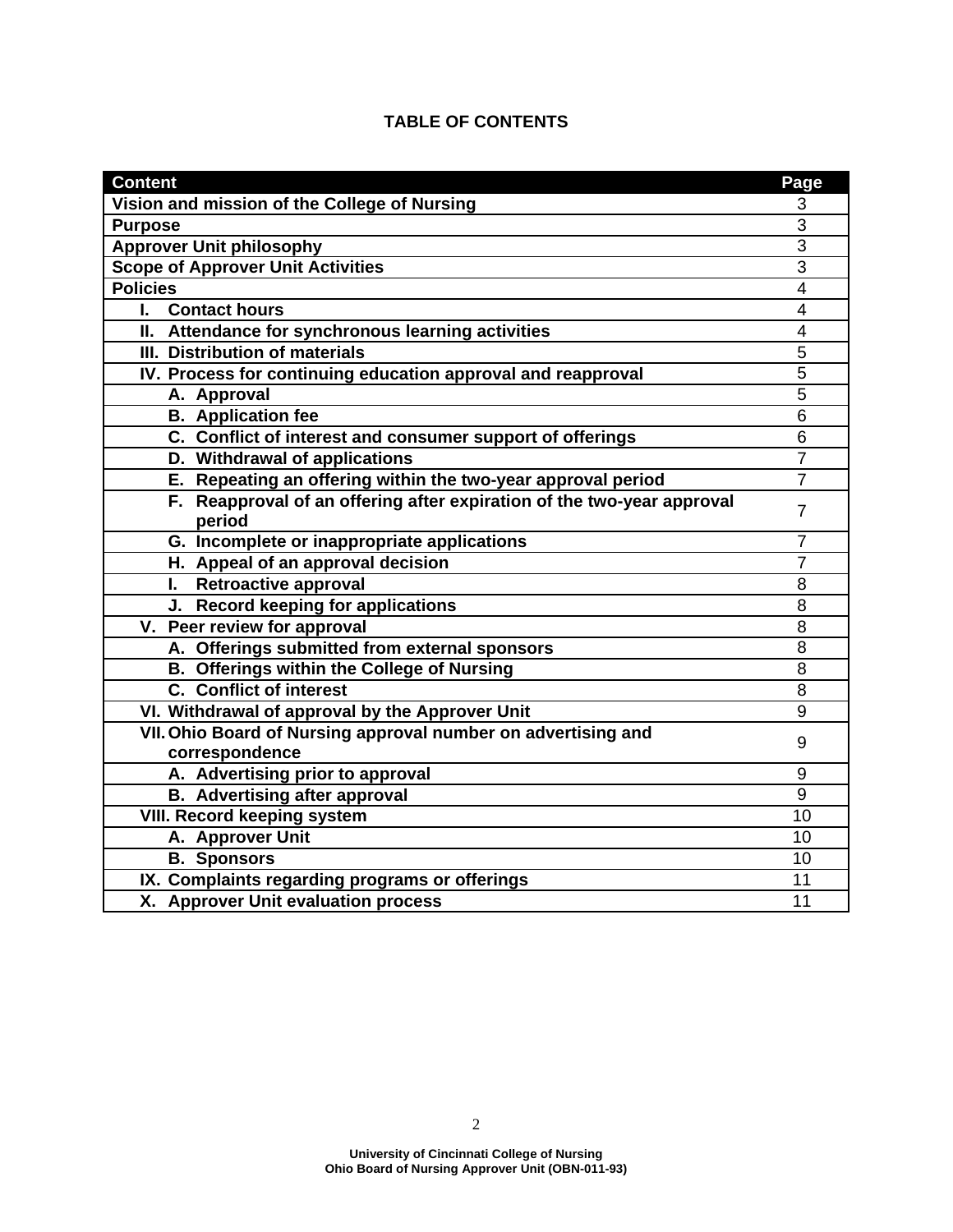# **VISION AND MISSION OF THE COLLEGE OF NURSING**

The College of Nursing, an integral part of the University of Cincinnati, has a mission to develop nurse leaders who are empowered to generate, explore, and apply nursing knowledge for evolving health care environments. This mission is consonant with that of the University. The College's vision is "through the creative leveraging of technology, the college of nursing will lead the transformation of health care in partnership informed by the people we serve". The Faculty is committed to promoting program excellence and exerting influence in the delivery of community focused health care. To this end, the Faculty prepares beginning and advanced practitioners of professional nursing to engage in practice, education, service, and research.

The Faculty is committed through its educational mission to: (1) be a model of best studentcentered education in practice, research, service, and policy that is recognized as the leader in cutting edge and inter professional education, (2) be a model of best research in selective areas that is recognized for being cutting edge and inter professional, (3) lead in service that impacts the health of the community (local to global), (4) maximize human, financial, and environmental resources, and (5) transform the environment and culture to reflect the core values, strategic priorities and norms of the College of Nursing.

The Faculty advocates ongoing efforts to maintain the College's mission as a leading college of nursing through furthering excellence in nursing education, by recruiting and retaining a diverse high quality student population, and by attracting scholarly faculty with a broad base of expertise. The Faculty sustains a commitment to the College's mission as a research institution and as a community force providing leadership for meeting health care needs.

#### **PURPOSE**

The purpose of the College is to provide education and service and engage in research and scholarship. A comprehensive approach to collegiate nursing education is manifested in the undergraduate, graduate, and continuing education programs of the College. More specifically, the Faculty aims to provide: (1) education to prepare beginning and advanced practitioners for diverse populations; (2) opportunities for advancing nursing science; (3) education for practicing nurses to maintain, improve, and expand their competencies; and (4) service and expertise to the broader community of health care consumers. Fulfillment of the purpose of the College occurs through consistent attention to the beliefs, which the Faculty holds about people, the environment, health, and nursing, as well as beliefs about nursing education.

# **APPROVER UNIT PHILOSOPHY**

The Approver Unit is based in the Continuing Education Department of the College of Nursing. As an integral part of the college, the Approver Unit supports the mission and purpose of the College by providing education for practicing nurses. The Approver Unit furthers the competence and professional development of nurses through peer review and approval of quality planned learning experiences.

# **SCOPE OF APPROVER UNIT ACTIVITIES**

The Ohio Board of Nursing (OBN) Approver Unit at the University of Cincinnati College of Nursing will accept applications from Ohio sponsors and out-of state sponsors. The Unit will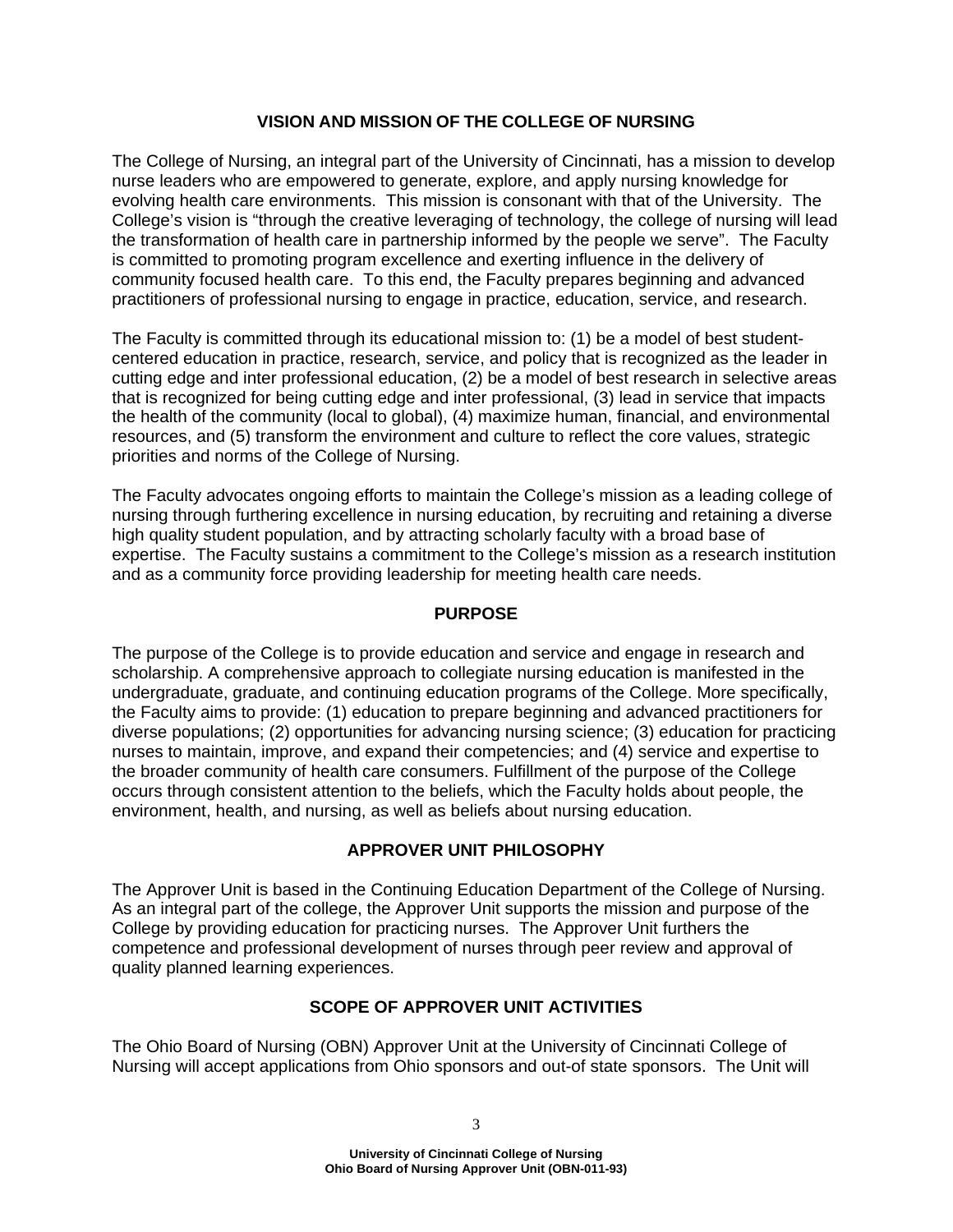review the following types of educational activities for content related to nursing practice, Ohio's Category A requirement, advanced pharmacology, and human trafficking:

- **Synchronous learning:** Traditional, teacher-facilitated continuing education activities (e.g. workshops, conferences, seminars, courses, series, and symposia) for nurses where learners experience the education simultaneously in person or via a distance learning format (e.g., webinar). To qualify as synchronous learning, learners need to have the capacity to ask questions and receive responses during the activity time (e.g, through telephone, chat, email).
- **Asynchronous learning:** Independent study continuing education activities for nurses may take the form of computer, web, audiovisual, or paper based presentation.

The Department for Continuing Education also participates in the University's Center for Professional Development that promotes interdisciplinary continuing education for the health professions.

# **POLICIES**

# **I. CONTACT HOURS**

- A. The official Unit of measure for awarding continuing education credit is the contact hour. A contact hour is sixty minutes of planned classroom, clinical or faculty-directed or independent study continuing education activity.
- B. Credit is computed by counting minutes spent in actual learning activities.
- C. The minimum number of contact hours to be awarded is one. Partial credit may be awarded after the first full contact hour.
- D. The number of contact hours must be stated on all advertising after approval and on the certificates given to participants.
- E. Participants will be awarded a certificate of attendance stating the approved number of contact hours upon the completion of the offering.
- F. Participants will be given a list of the approved learning outcomes for synchronous learning activities.

# **II. ATTENDANCE FOR SYNCHRONOUS LEARNING ACTIVITIES**

- A. Participants must be present during the offering for a minimum of 80% of classroom or clinical time in order to receive continuing education credit. Sponsors may make exceptions when make-up assignments are feasible.
- B. Partial credit for an activity may be granted, at the sponsor's option, if the participant attended portions of the offering that can reasonably stand alone as a continuing education activity and meets the minimum of sixty minutes required for one contact hour.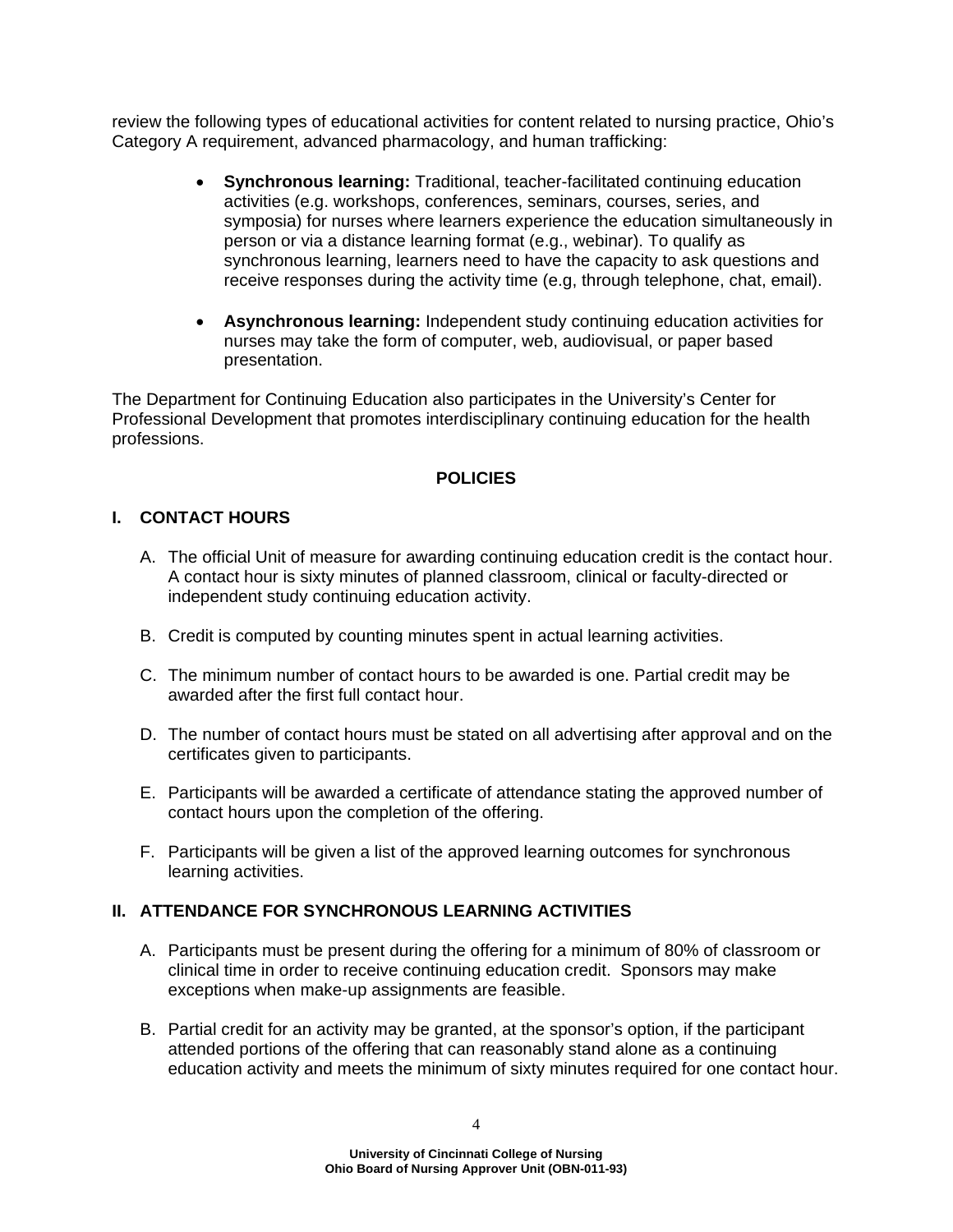- C. Credit for an activity may be granted one time for instructors of the continuing education activity if the instructor is offering the continuing education activity for the first time since development of the activity.
- D. For programs specifically designed for continuing education on the "statues and rules pertaining to the practice of nursing" in Ohio, the following statement should be included with the number of contact hours; "**contact hours of this continuing education activity meet the one hour Category A requirement and directly relates to Chapter 4723.24(C)(1)(c) of the Ohio Revised Code and the rule of the OBN as set forth in Rule 4723-14-03**"
- E. For programs specifically designed for continuing education on "Advanced Pharmacology" the following statement should be included with the number of contact hours; "**\_\_\_contact hours of this continuing education activity meet the one hour Advanced Pharmacology requirement and directly relates to Chapter 4723.486 of the Ohio Revised Code and the rule of the OBN as set forth in Rule 4723-09-07**"
- F. For programs specifically designed for continuing education on the "recognition and handling of human trafficking victims" (Ohio Administrative Code: 4723-14-03), the following statement should be included with the number of contact hours; "**\_\_\_contact hours of this continuing education activity meet the one hour Human Trafficking recommendation and directly relates to Chapter 4743.07 of the Ohio Revised Code and the rule of the OBN as set forth in Rule 4723-14-03**"

*\* Rules are available on the OBN website: <http://nursing.ohio.gov> and Ohio Administrative Code website: <http://codes.ohio.gov/oac/4723>*

# **III. DISTRIBUTION OF MATERIALS**

- A. The Approver Unit will provide application forms and an instructional manual for use by sponsors and individuals, upon request. There is no charge for one copy of the manual and application forms distributed by email. The materials may be duplicated by applicants.
- B. Information regarding offerings by the Approver Unit is distributed via paper or electronic flyers for each offering and publication in local papers, at appropriate professional meetings and at various health care facilities depending upon the topic of the offering and the target audience.

# **IV. PROCESS FOR CONTINUING EDUCATION APPROVAL AND REAPPROVAL**

A. Approval

Organizations or individuals (applicants) seeking approval for offerings or independent studies shall submit a completed application and payment of the submission fee. Fees and completed applications should be received a minimum of 60 days before the activity. If the applicant is unable to meet this time frame they should contact the Continuing Education Department to determine if a shorter review timeframe is possible prior to submitting the application.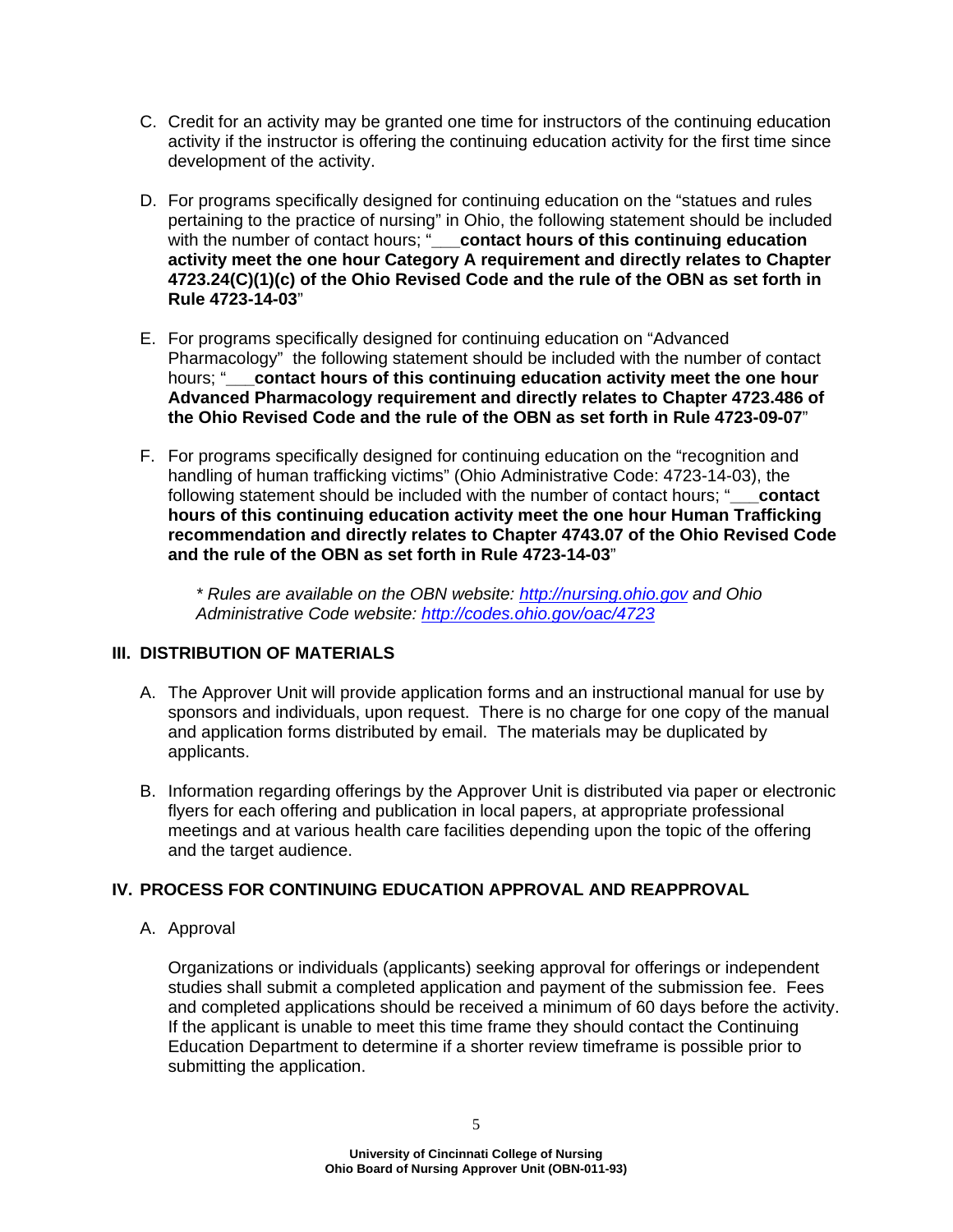Peer reviewers will determine compliance with Approval Unit and Ohio Board of Nursing Standards, and recommend one of the following actions:

### **Approval for a period of two years following the date of the initial activity with provision of an approval number to the applicant.**

- 1. Revision on resubmission of the application once within 25 working days from the date of notification of the need for revision; or
- 2. Denial (applicant may appeal an adverse decision. See the appeal policy and procedure on page 8).

Written notification of approval decisions will be sent via e-mail or fax within 30 calendar days of receipt of the application. There are no additional fees for review of revisions or appeals.

B. Application Fee

| Hours of Continuing       | Before Deadline (60 or more  | After Deadline (30-59 days |
|---------------------------|------------------------------|----------------------------|
| <b>Education Reviewed</b> | days prior to activity date) | prior to activity date)    |
| $1.0 - 3.9$               | \$200                        | \$300                      |
| $4.0 - 7.9$               | \$300                        | \$450                      |
| $8.0 - 11.9$              | \$400                        | \$600                      |
| $12.0 - 15.9$             | \$600                        | \$900                      |
| $16.0 - 19.9$             | \$800                        | \$1,200                    |
| 20.0 or more              | \$50 per whole hour          | \$100 per whole hour       |

1. Fee schedule for new applications:

2. Fee schedule for application renewals:

| <b>Hours of Continuing</b><br><b>Education Reviewed</b> | Before Deadline (60 or more<br>days prior to activity<br>expiration) | After Deadline (30-59 days<br>prior to activity expiration) |
|---------------------------------------------------------|----------------------------------------------------------------------|-------------------------------------------------------------|
| $1.0 - 7.9$                                             | \$100                                                                | \$200                                                       |
| $8.0 - 15.9$                                            | \$200                                                                | \$400                                                       |
| 16.0 or more                                            | \$300                                                                | \$600                                                       |

- C. Conflict of Interest and Consumer Support of Offerings
	- 1. All presenters will complete and sign a conflict of interest form. The form can be sent to the via fax, mail, or e-mail. Forms must be signed in ink, not typed using cursive font.
	- 2. A disclosure statement regarding conflict of interest will be completed for those offerings in which any of the speakers could be considered to have a potential conflict of interest.
	- 3. The primary purpose of a CE activity is not to promote the sale of items or services.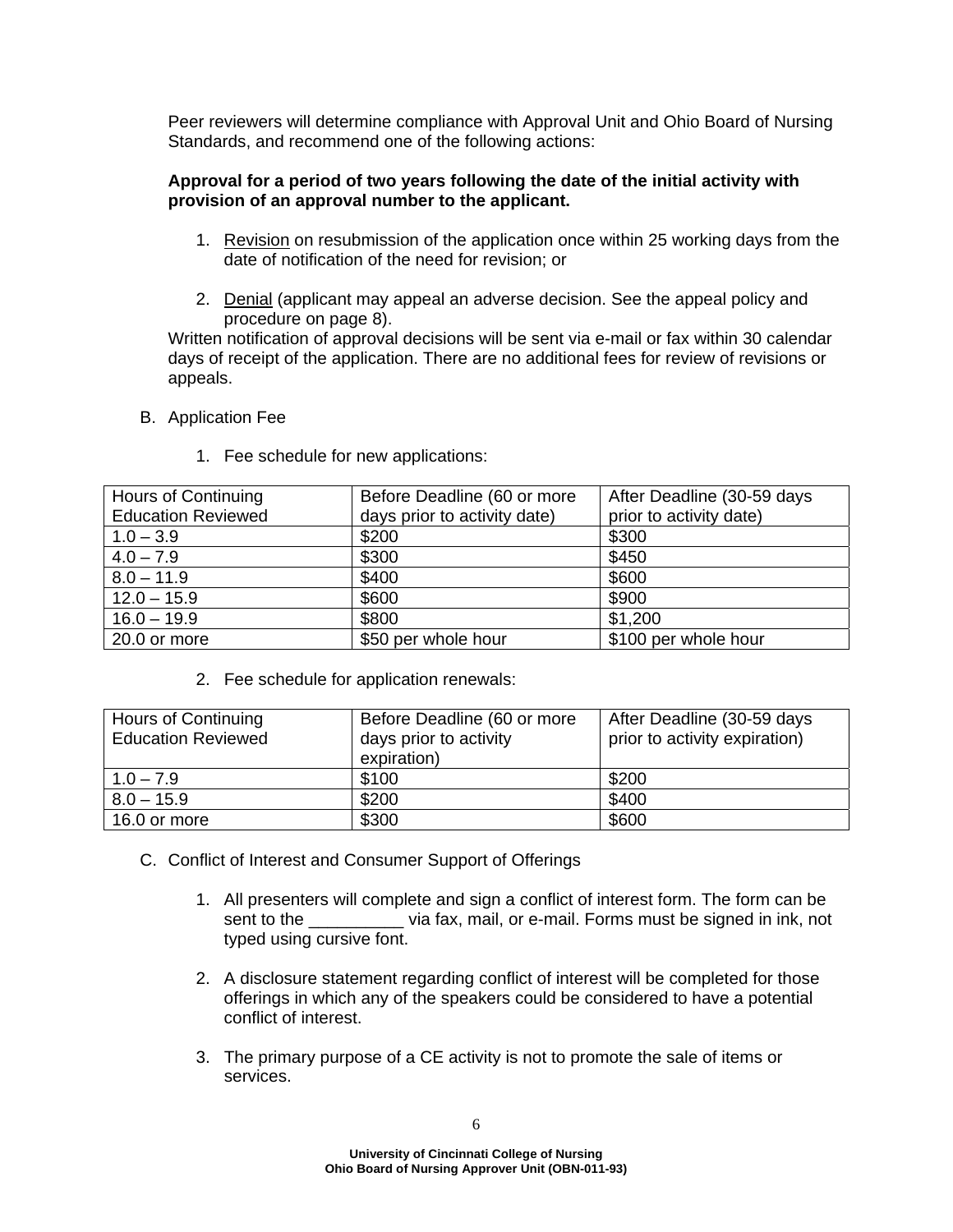- 4. If any commercial support is provided for an educational activity, the CE provider will maintain control of the educational content and disclose to attendees all financial relationships, or lack of any financial relationships, between the commercial supporter or sponsor and the continuing education provider or presenter, and ensure that arrangements for commercial exhibits will not influence the planning of, or interfere with the presentation of, educational activities.
- D. Withdrawal of Applications
	- 1. Withdrawal of an application within ten days of the postmark date on the application packet. Notification of withdrawal of the application must be in writing via fax, email, or mail. The application fee will be returned less \$50 for administrative costs.
	- 2. Withdrawal of an application after ten days from the postmark date on the application packet. There will be no refund. The sponsor may submit a revised application within six months for no additional fee.
- E. Repeating an offering within the two-year approval period

Within two years from the date of the initial activity, offerings may be repeated provided the plan is unchanged or changes in educational design and faculty are minor. The sponsor must notify the Approver Unit in writing prior to the activity, stating the approval number, proposed additional dates and locations for the offering, and any proposed changes. There is no fee for repeat of an offering within the approval period.

F. Reapproval of an offering after expiration of the two-year approval period

Applicants seeking reapproval of a previously approved program may submit one copy of the application. Reapproval will be considered only when changes in educational design and faculty are minor. A statement indicating the approval number should be attached to the updated application. The Approver Unit will respond within ten working days of receipt. If changes are major (e.g. different \outcomes, principal faculty, or program title), the program cannot be reapproved and must be submitted as a new activity for approval. The reapproval process must be completed prior to the offering of the continuing education activity for which the two year time period has expired.

G. Incomplete or inappropriate applications

The Director of the Approver Unit for Continuing Education may return an application and fee to a sponsor within ten working days of receipt without sending it to peer reviewers if it is incomplete, if it is not consistent with the mission of the UC College of Nursing, the activity promotes the sale of items or service rather than education, or fails to disclose commercial support or conflict of interest.

- H. Appeal of an approval decision
	- 1. To appeal an action of the OBN Approver Unit, a sponsor must notify the Director of the Approver Unit in writing of the desire to have the action reevaluated.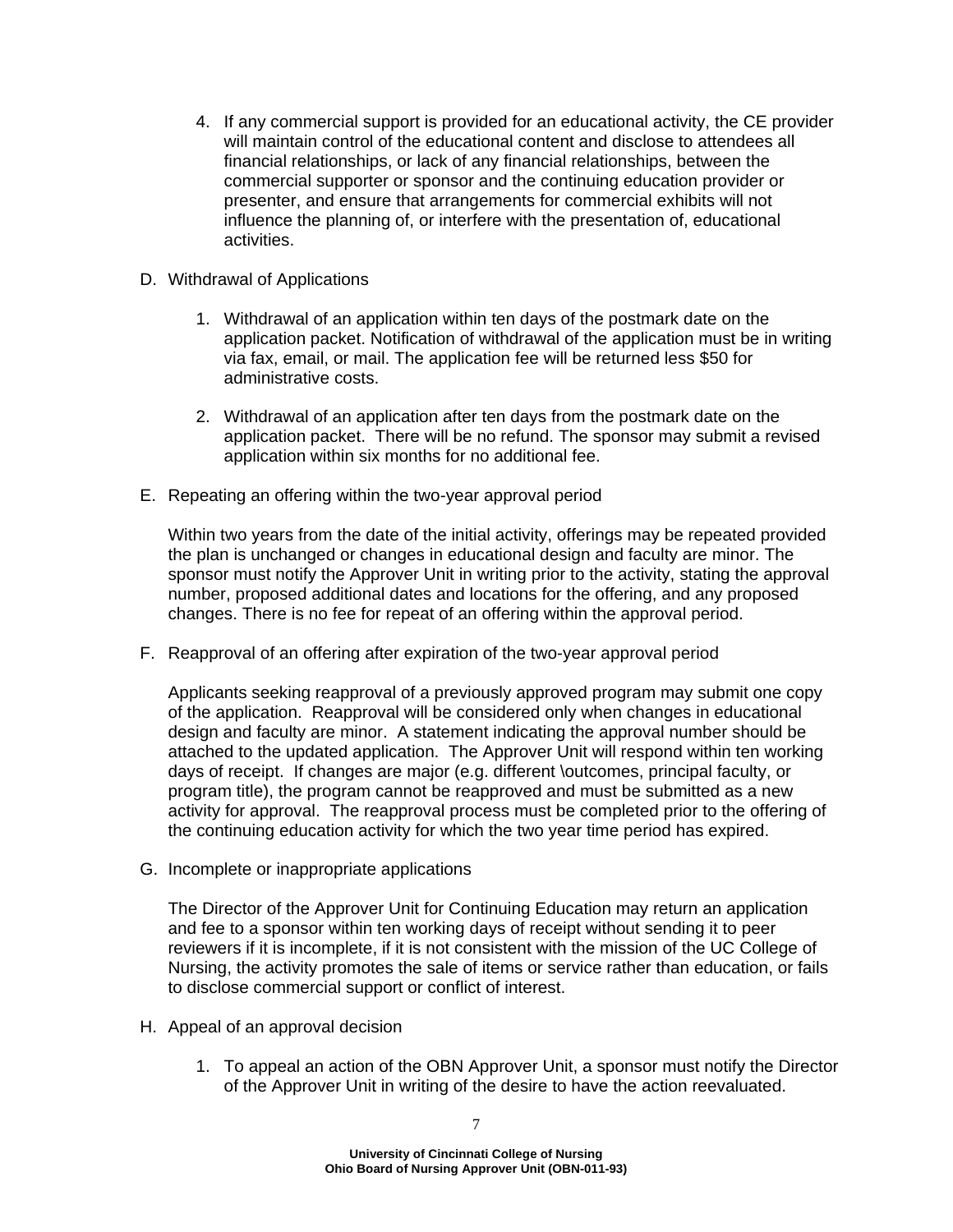- 2. The Director will refer the sponsor's application, with copies of the original peer review evaluations and recommendations to a new peer reviewer for review and recommendation. The Director will notify the sponsor of the decision of the Approver Unit within 20 working days of the request for reconsideration.
- I. Retroactive approval

Retroactive approval of continuing education activities will not be considered.

J. Record keeping for applications

The Approver Unit and sponsor shall retain records of all applications submitted for approval or reapproval for a period of six years.

### **V. PEER REVIEW FOR APPROVAL**

- A. Offerings submitted from sponsors external to the college of Nursing
	- 1. All offerings must be approved prior to date of offering.
	- 2. The Director of the Approver Unit shall serve as the reviewer for continuing education offerings submitted from sponsors external to the College. If the offering being reviewed is beyond the Director's scope of expertise, faculty with the required expertise will be recruited as peer reviewers for offerings.
	- 3. Offerings accepted as peer reviewed and not requiring further peer review are:
		- a. Applications from a national organization for conference proceedings with a program committee on which at least two nurse educators serve.
		- b. Applications for offerings which are a component of a regionally or nationally developed project that has already undergone a peer review process as part of the project.
- B. Offerings within the College of Nursing
	- 1. Courses that are approved by the College's Curriculum Committee and are offered for both academic and continuing education credit will not undergo further peer review.
	- 2. Continuing education programs developed by faculty will be reviewed by the Director of the Approver Unit or the Director's designee for approval.
- C. Conflict of Interest

No individual who is presenting a faculty directed continuing education offering or is a member of the planning committee is permitted to serve as a peer reviewer.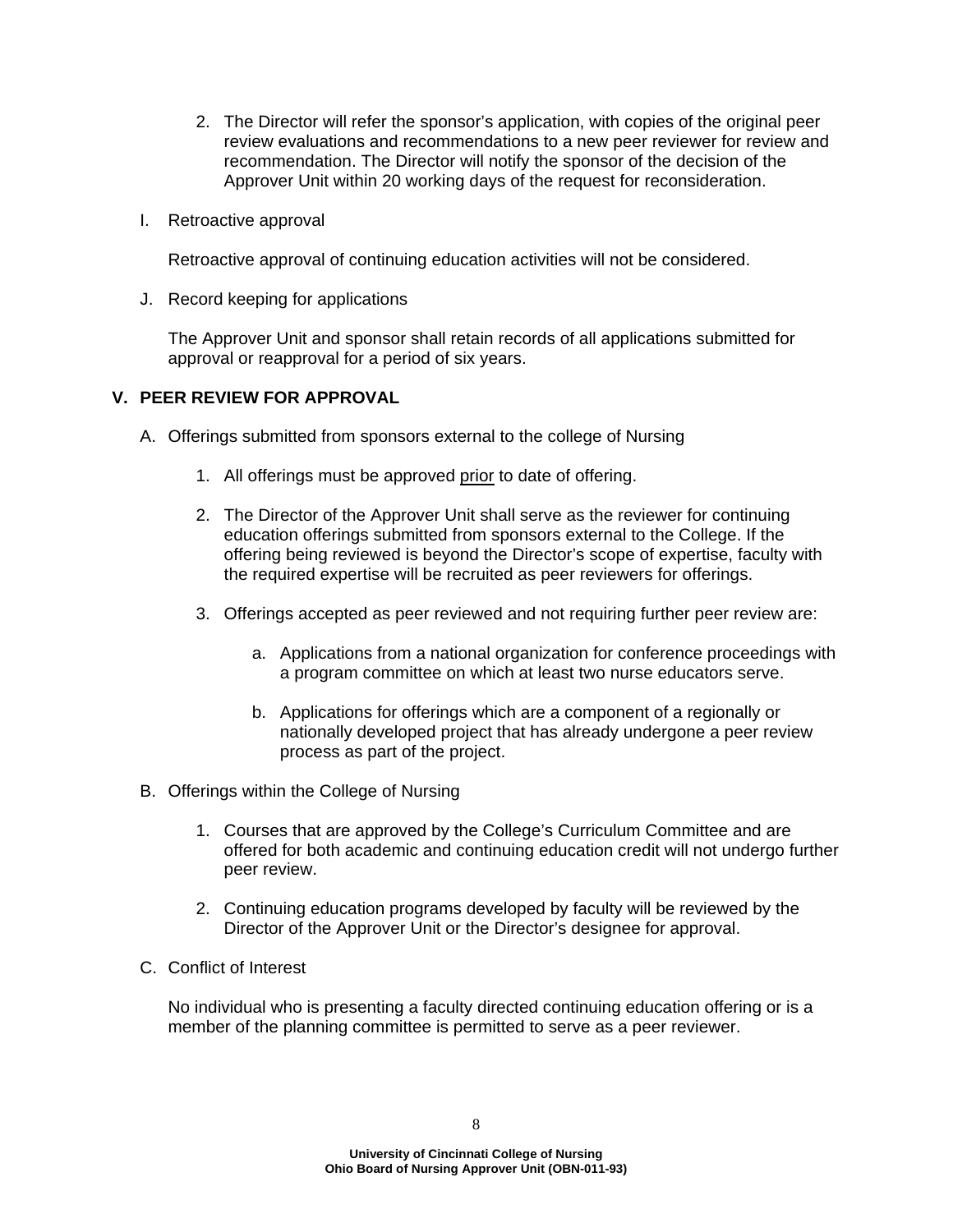# **VI. WITHDRAWAL OF APPROVAL BY THE APPROVER UNIT**

- A. Sponsors must notify the Director within five days after an event or decision causing changes in educational design, faculty, or location of a proposed offering. The Director or Director's designee, may:
	- 1. Approve changes that do not significantly alter the offering; or
	- 2. Withdraw approval, pending peer review.
- B. If a sponsor does not notify the Approver Unit of significant faculty or education design changes, or if a sponsor does not adhere to OBN and Approver Unit policies, approval will be withdrawn. The sponsor may not repeat the offering.
- C. If approval is withdrawn before the activity, the sponsor must notify nurse participants and faculty by phone, email, or mail. All fees must be refunded to nurse participants upon request.
- D. The Approver Unit may withdraw approval of all scheduled offerings of a sponsor in cases of misrepresentation or fraud. The Approver Unit will not refund fees paid to the Unit by the sponsor and will not consider additional applications by that sponsor for a period of four years.

# **VII. OHIO BOARD OF NURSING APPROVAL NUMBER ON ADVERTISING AND CORRESPONDENCE**

A. Advertising **prior** to approval

In conjunction with rule 4723-14 of the Ohio Administrative Code, all advertising must include a statement directing any interested party to contact the provider's program coordinator or delegate to obtain information regarding approval status. For example:

"Application has been submitted for continuing education contact hours for nurses. Please contact [INSERT - organization submitting application for approval and contact information], to obtain information regarding approval status."

This Approver Unit may not be named, nor endorsement implied, until the Unit notifies the sponsor of approval of an activity.

B. Advertising **after** approval

All advertising and correspondence after approval must indicate, "\_\_\_continuing education contact hours for nurses approved by the Ohio Board of Nursing through the OBN Approver Unit at the University of Cincinnati College of Nursing (OBN-011- 93)."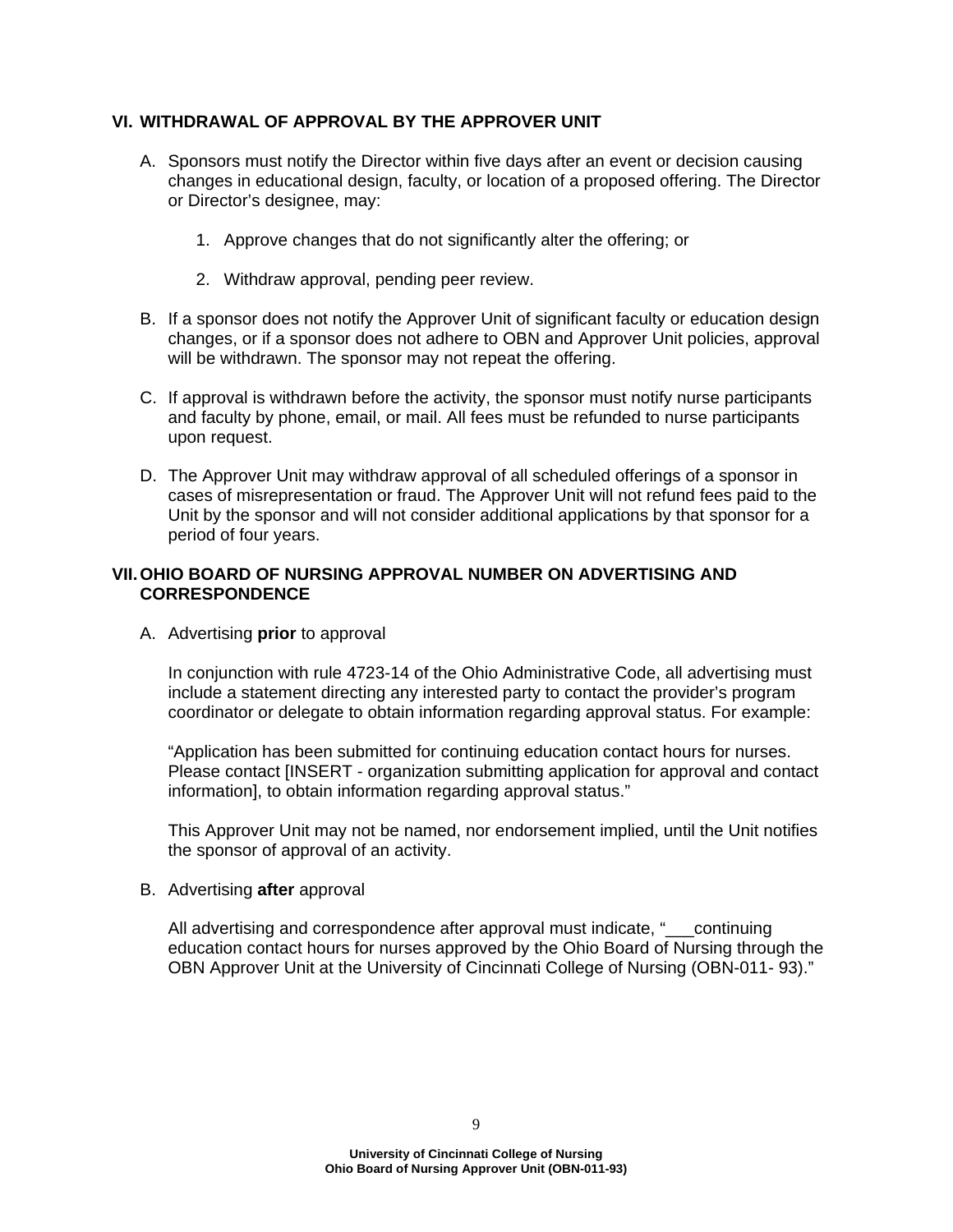## **VIII. RECORD KEEPING SYSTEM**

- A. Approver Unit
	- 1. Records will be kept at the University of Cincinnati College of Nursing Continuing Education Program of each continuing education activity submitted to the OBN approver Unit.
	- 2. Records will be retained for six years, in a retrievable form, available to authorized personnel.
	- 3. A sponsor may request a copy of the record of its activity by supplying the date and title of the offering and a fee of \$25.00.
	- 4. Records retained shall include:
		- a. A copy of each application with all attachments,
		- b. Documentation of the review and action taken on each application,
		- c. Copies of any letters stating Approver Unit decisions,
		- d. All other pertinent correspondence, and
		- e. All additional or clarifying information sent by providers.
	- 5. Complaints must be made in writing and submitted to the attention of the Director of the Approver Unit. The complaint will be shared with the sponsor for an opportunity to respond in writing to the complaint. The Director of the Approver Unit will review both responses and notify each party of the decision within 20 working days.

#### B. Sponsors

All sponsors must retain the following records for six years in a safe, secure and accessible manner:

- 1. A complete copy of all application materials, including attachments;
- 2. All correspondence with this OBN Approver Unit;
- 3. A list of all attendees who were issued contact hours for each date the continuing education activity was offered and the number of contact hours granted to each attendee;
- 4. A summary evaluation for each activity, each time it was offered; and
- 5. Documentation of any changes made to the offering during its approval period.

All sponsors must submit a summary evaluation to this OBN Approver Unit of the achievement of the learning outcomes for each approved activity.